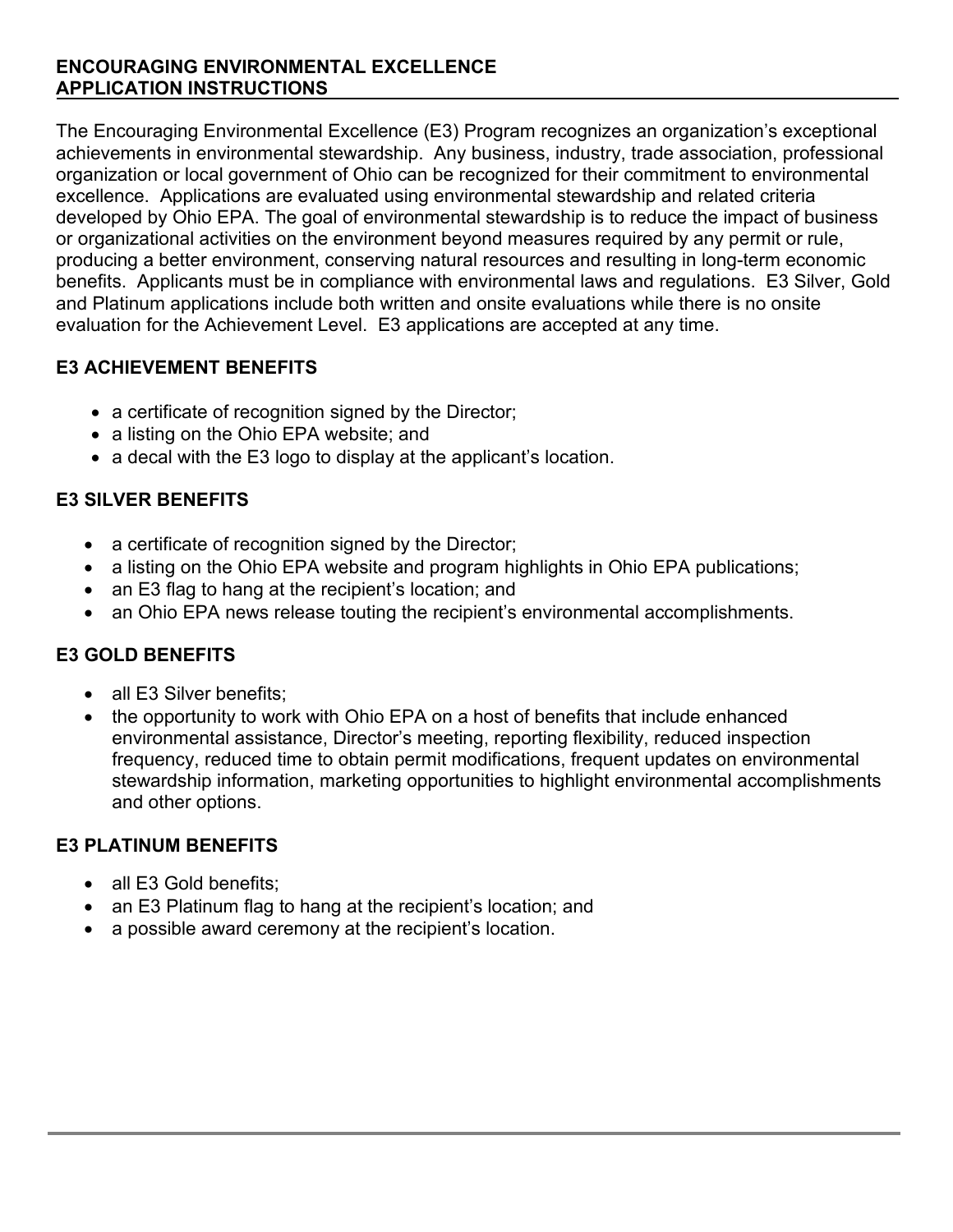#### **HOW TO PREPARE AN APPLICATION**

**Achievement Level** – Applicants need to submit the following items to apply for the Achievement Level:

- Your contact information,
- Description of the operations of your business or organization including the number of employees;
- Description of the activities completed in one of the following environmental stewardship criteria: Sustainable materials and purchasing; Pollution prevention; Energy efficiency; Recycling programs; Organics diversion; Green building; or Renewable energy;
- How the applicant has made some level of progress in at least five additional environmental stewardship criteria from the fifteen listed below; and
- A general statement indicating the applicant is in compliance with environmental laws and regulations.

**Silver and Gold Levels** – Applicants need to submit the following items to apply for the Silver and Gold Levels:

- Your contact information,
- Description of the operations of your business or organization, and
- A narrative describing the activities that are part of an overall environmental stewardship program that: provides clear, concise, measurable results; details activities that result in environmental improvements; and addresses as many of the fifteen environmental stewardship criteria listed below as appropriate.

**Platinum Level** – Applicants need to submit the following items to apply for the Platinum Level:

- All items required for the Silver and Gold Levels
- Additional information describing how the organization's environmental stewardship efforts improve the social wellbeing of the local community, region and/or a larger geographic area, and how these efforts result in long term societal benefits.

**IMPORTANT:** It is important to address as many of the fifteen environmental stewardship criteria as possible in your narrative (see list below). The E3 Silver, Gold and Platinum Levels are evaluated using the fifteen environmental stewardship criteria that are each scored on a six-point scale.

- E3 Silver recipients must score three or higher on five of the environmental stewardship criteria
- E3 Gold recipients must score a three or higher on twelve of the environmental stewardship criteria, and
- E3 Platinum recipients must score a three or higher on twelve of the environmental stewardship criteria and address the six community and regional sustainability criteria.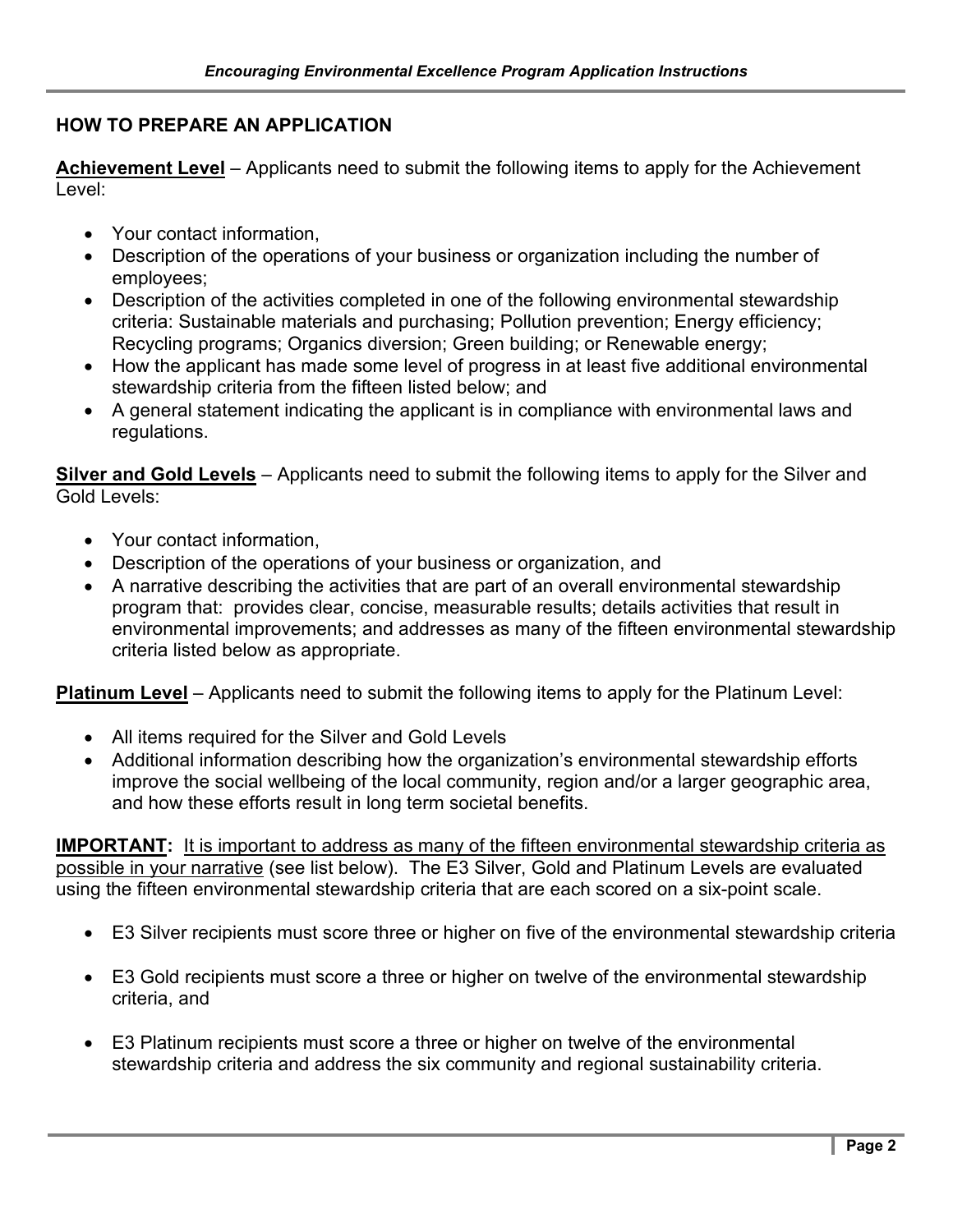**Contact information:** Applicants need to provide the name and address of the entity applying for recognition and the name, title and telephone number of a contact person who can answer questions regarding the organization applying for recognition.

**Description of the operations of your business or organization:** Applicants need to provide a summary of the organization's business activities and/or functions including the number of employees.

**Narrative of environmental stewardship program:** Achievement Level applicants can provide a summary of their efforts focusing on one of the environmental stewardship criteria and briefly describing progress in five additional criteria. Silver and Gold applicants need to submit a narrative describing the activities that are part of an overall environmental stewardship program. This narrative should address each of the applicable environmental stewardship criteria listed below.

**Expanded narrative of social sustainability information for Platinum Level:** Platinum Level applicants need to submit a narrative describing the activities that are part of an overall environmental stewardship program. This narrative should address each of the applicable environmental stewardship criteria listed below. They also need to provide additional information describing how their overall environmental stewardship program addresses the six community and regional sustainability criteria listed below or indicate why one or more of the criteria are not applicable.

**Applying for additional recognition:** Organizations receiving E3 program recognition can reapply for the same or different levels of recognition in subsequent years. Applicants need to demonstrate significant improvement if applying for a higher level (e.g., E3 Silver to Gold) or complete different or unique activities in their new application (e.g., reapplying for E3 Gold in a following year). Applicants interested in receiving additional recognition may only need to submit updated or partial information.

**Application format and additional information:** Applicants are encouraged to use the E3 online application at [http://ohioepa.custhelp.com/app/answers/detail/a\\_id/2932/kw/e3.](http://ohioepa.custhelp.com/app/answers/detail/a_id/2932/kw/e3) Optional supporting documents, including charts, photographs, news clippings, news releases, publications or other materials may be included. Information submitted will be used by Ohio EPA to publicize your participation in the E3 program. Use your discretion in determining whether to include trade secret or confidential business information in your application. *Contact (614) 644-3469 or our hotline at (800) 329-7518 if you have any questions.*

## **SITE VISIT**

Achievement Level applicants do not receive a site visit as part of the review process. Applicants for the Silver, Gold and Platinum Levels may be asked to host a site visit. This site visit may be performed virtually. The purpose of this site visit is to provide reviewers with a better understanding of the application, to view the activities described in the application in operation and to clarify information provided in the application. A team of two or more reviewers will conduct the site visit. Information collected during the site visit will be used to make the final recommendation to the Director of Ohio EPA. The Director of Ohio EPA determines who receives recognition. Evaluation criteria for the site visit will be the same as that used for the application.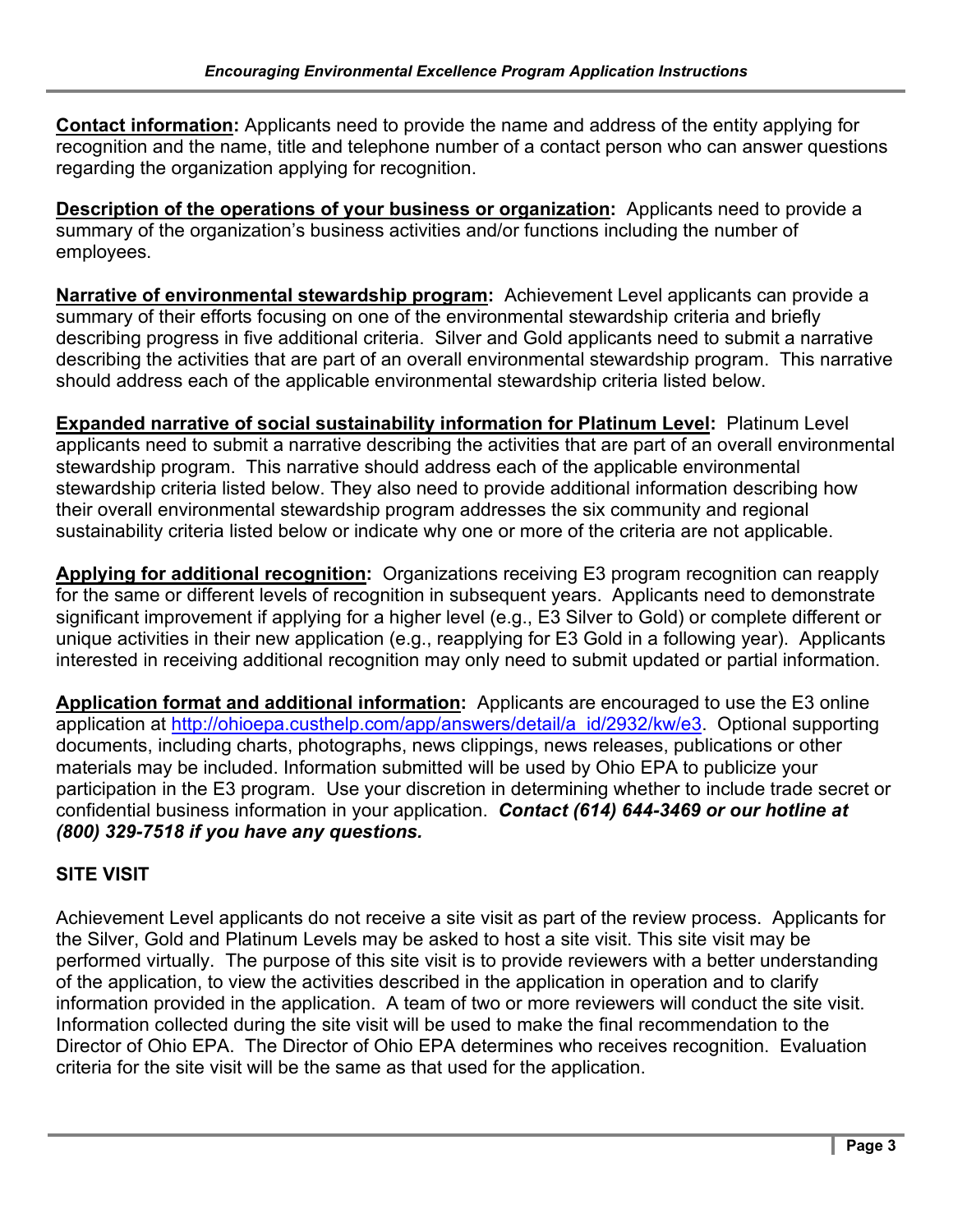#### **COMPLIANCE INFORMATION**

Achievement Level applicants must be in compliance with environmental laws and regulations at the time they submit their applications. Silver, Gold and Platinum Level applicants must be in compliance for a year prior to submittal of their application and during the application review process. Ohio EPA will perform a compliance evaluation. Additional information on this compliance evaluation is available at: <http://www.epa.ohio.gov/ocapp/ohioe3.aspx> or by contacting our hotline at (800) 329-7518.

#### **ENVIRONMENTAL STEWARDSHIP CRITERIA**

Ohio EPA evaluates E3 applications using the fifteen environmental stewardship criteria below. It is recognized that not all criteria may apply and some descriptions may apply to multiple criteria. E3 Silver, Gold or Platinum Level recognition is intended for a specific location of a business or organization in Ohio. All information provided needs to describe activities occurring at the specific location.

Please provide a narrative with information on how the organization or business is a leader in environmental stewardship in each criteria area below. The narrative should describe the systems and projects that the applicant uses to continuously improve upon its environmental performance. It is recognized that not all criteria may apply to your organization, but please fill out all relevant areas. Provide as complete information as possible. Provide numerical data where noted and describe the methods used to measure progress.

- 1. Management commitment: Describe management's commitment to environmental stewardship. Examples of management commitment may include: having a written goal; promoting environmental stewardship through your policy; rewarding individuals who promote environmental stewardship; and continuously improving environmental practices throughout the organization.
- 2. Employee involvement: Describe efforts to involve employees in the development and implementation of environmental stewardship activities. This may include training programs, recognition and awards, educating employees through the organization's publications, involving employees in re-designing products or processes, or otherwise using individual's ideas to reduce waste.
- 3. Continuous improvement: Describe how you use continuous improvement practices, including environmental management systems, to improve environmental quality and performance. Describe your key performance indicators and goals that you are pursuing. Please quantify results. This may include either incremental (progressive small steps) or breakthrough (giant step) actions.
- 4. Innovation: Describe how the applicant's environmental stewardship activities are innovative and compare it to standard practices being used elsewhere. Provide information on innovative research and development the organization uses to support this activity. Include a description of practices that exemplify outstanding creativity, introduce new approaches or advance emerging technologies.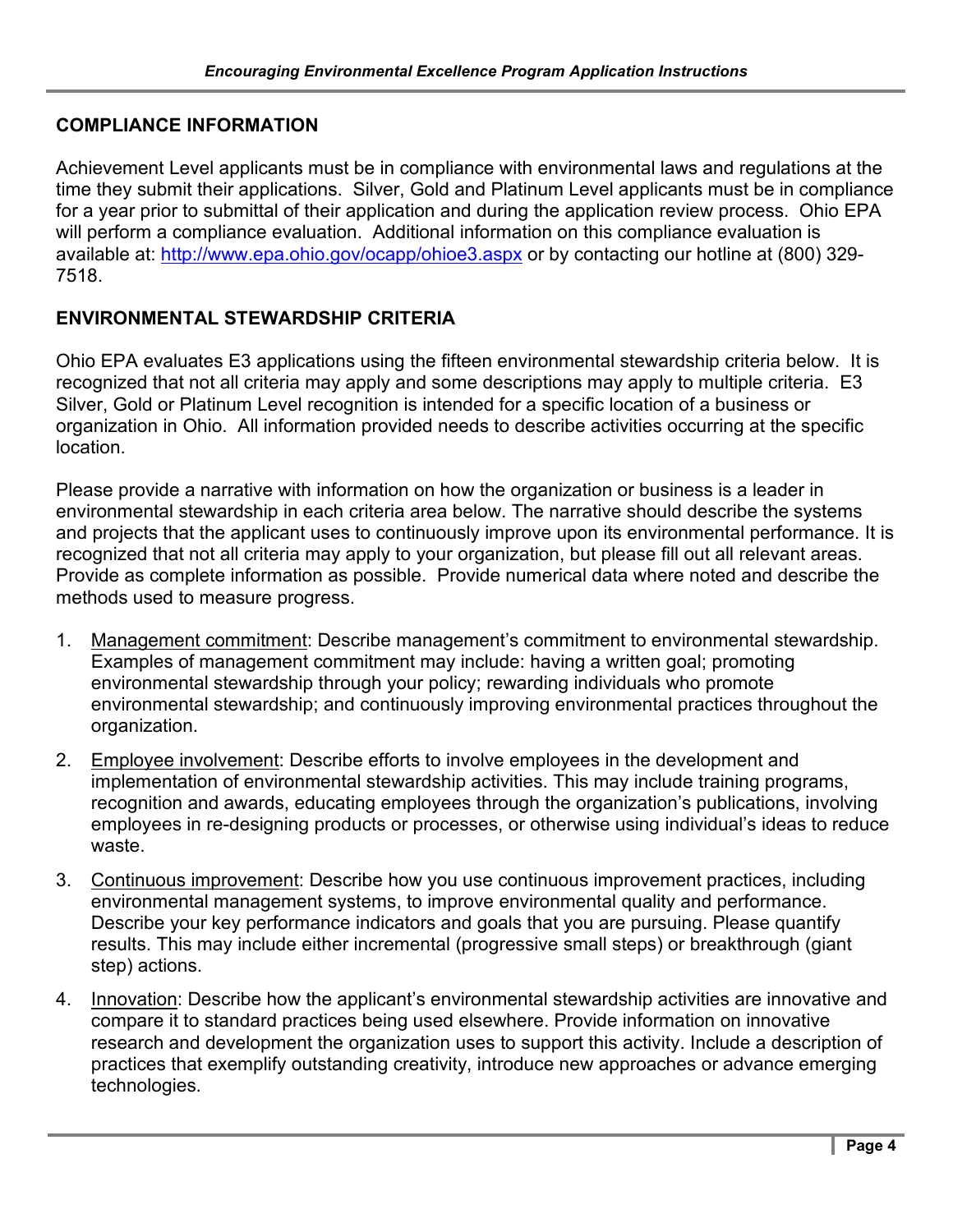- 5. Life cycle assessment: Describe any analysis completed to evaluate and quantify the environmental impacts of a product, material, process, activity or service throughout its entire life cycle, from design and formulation through end-use recycling or ultimate disposal. Some organizations use life cycle analysis to help modify their processes and products to realize cost savings and reduce environmental impacts. Describe how your organization uses life cycle analysis to identify opportunities to improve environmental performance and inform decisionmakers in your organization. Please quantify environmental improvements from these efforts.
- 6. Sustainable Materials and Purchasing: Quantify the use of renewable, recovered or recycled materials. Describe how these materials are used to reduce environmental impacts. Describe your efforts to buy products or services that have a reduced environmental impact when compared with competing products or services. This comparison may consider raw materials, production, manufacturing, packaging, distribution, reuse, operation, maintenance or disposal of the product or service. This description should include any costs or savings resulting from these efforts.
- 7. Pollution prevention: Pollution prevention is source reduction and recycling. Describe the process modifications to improve efficiency, use of improved feedstocks, material substitutions, good operating and management practices, in-process recycling, and other efforts to reduce waste generation and conserve resources that have been implemented at the facility. Quantify the results including cost savings.
- 8. Energy efficiency: Quantify efforts to conserve energy and fuel use, use more energy efficient products and/or modify operations to improve energy efficiency. This description should include any costs or savings resulting from these efforts.
- 9. Recycling programs: Quantify your recycling activities and describe how recycling programs are used to reduce environmental impacts. This description should include in-process and onsite efforts, use of external recycling programs and any costs or savings resulting from these efforts. Indicate whether quantified recycling information has been reported to your solid waste management district or other organizations.
- 10. Organics diversion: Quantify your efforts to divert organics from the solid waste stream. Describe how your organics diversion program, including composting and anaerobic or enzymatic digestion, reduces environmental impacts. This description should include onsite efforts, use of external facilities and any costs or savings resulting from these efforts.
- 11. Green building: Quantify any environmental benefits derived from green building infrastructure, designs and materials, excluding energy efficiency improvements. Describe how these activities have been used to reduce environmental impacts. This description should include any costs or savings resulting from these efforts.
- 12. Green infrastructure and stormwater best management practices: Describe efforts to minimize storm water runoff beyond standard requirements for a storm water permit or required Storm Water Pollution Prevention Plan (SWP3). Describe how your organization's use of green infrastructure and stormwater best management practices reduce environmental impacts at the applicant's location.